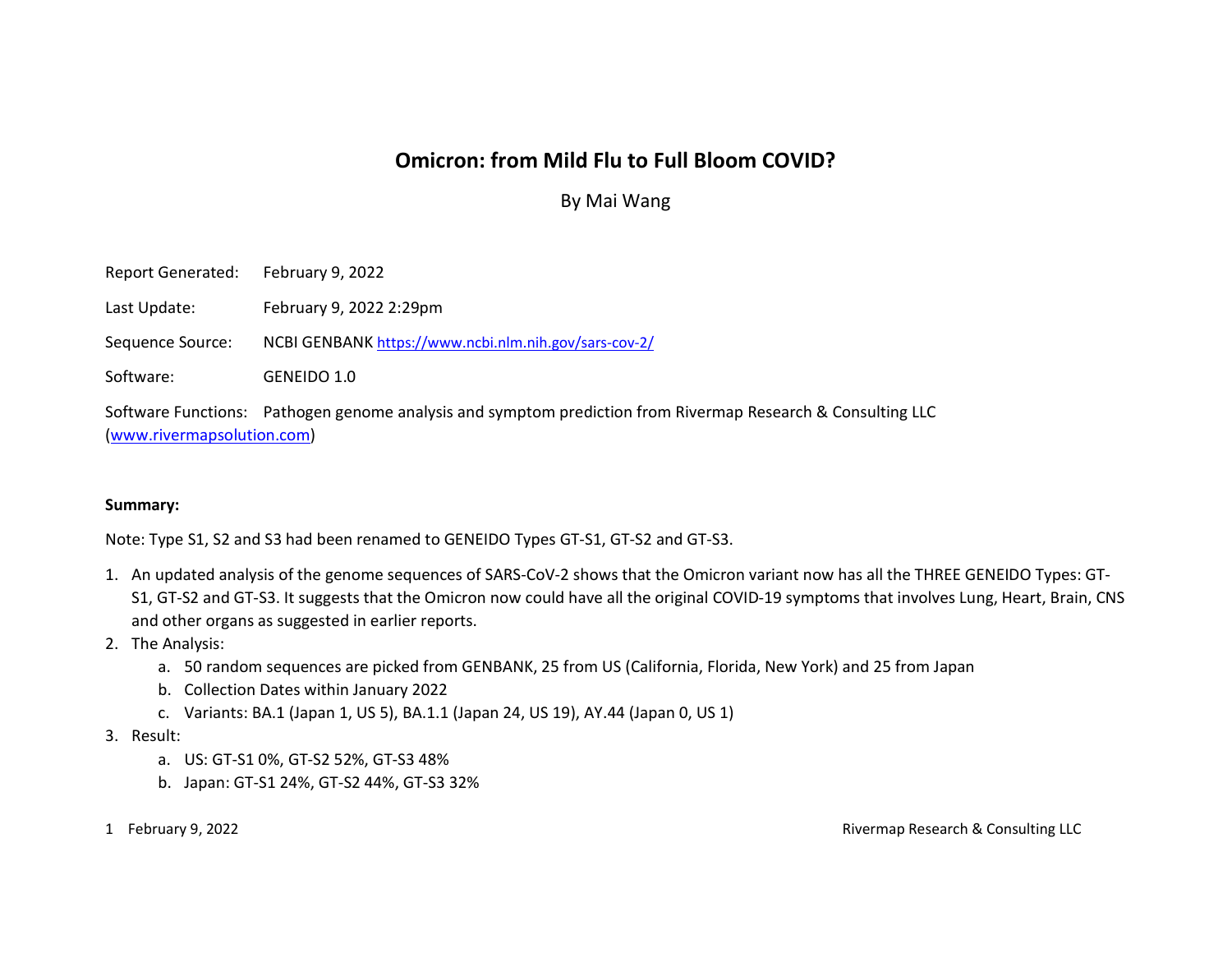Please see Table 1a and 1b below.

- 4. A quick summary of the key symptoms of each GENEIDO Type:
	- a. GT-S1:
		- i. Fever
		- ii. Myocarditis
		- iii. Bleeding (rash, pink eyes etc.)
		- iv. Muscle and joint pain
		- v. Decrease in brain and CNS function
	- b. GT-S2:
		- i. Fever, Frontal headache, sore throat
		- ii. Dry skin and mucous
		- iii. Decrease in brain and CNS function
		- iv. Fatigue and/or muscle weakness
	- c. GT-S3:
		- i. Lung problem: necrosis, difficulty in breathing, Lung edema, phlegm or pus
		- ii. Necrosis of the inner linings of the respiratory or digestive tracts
		- iii. Chill and shivering (mostly no fever)
		- iv. Diarrhea or other digestive problems
		- v. Sudden flaccid paralysis

For more detail symptom lists, please visit: https://rivermapsolution.com/Sample-Reports/Comparison-S1-S2-S3-041520.pdf

- 5. Prediction:
	- a. The data tells us that the Omicron GT-S2 cases (For example: the original South Africa Omicron strain B.1.1.529) subsides from late January 2022, as predicted in the last report.
	- b. Omicron GT-S3 cases will subside in May or June 2022.
- 6. Concern:
	- a. Would Omicron GT-S1 and Omicron GT-S3 lead to fast spreading AND severe conditions?
- 

2 February 9, 2022 Rivermap Research & Consulting LLC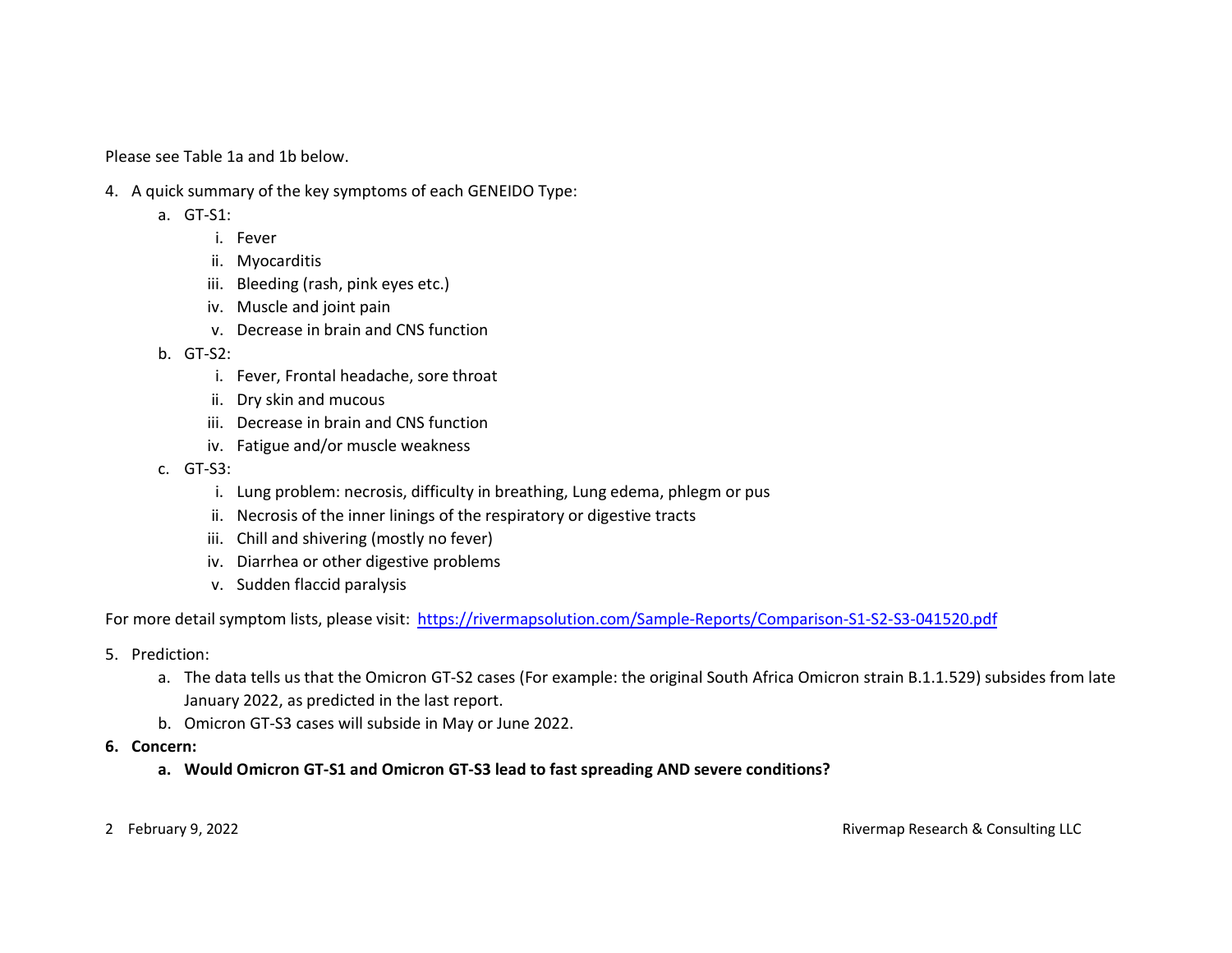## SARS-CoV-2 Analysis January 2022 – US (CA, FL, NY)

| <b>GENBANK ID</b> | <b>Region</b> | <b>Collection Date</b> | <b>Variant</b> | <b>GENEIDO Type</b> | <b>URL</b>                                                   |
|-------------------|---------------|------------------------|----------------|---------------------|--------------------------------------------------------------|
| OM562195.1        | US-FL         | 1/27/2022              | <b>BA.11</b>   | GT-S3               | https://www.ncbi.nlm.nih.gov/nuccore/OM562195.1?report=fasta |
| OM562206.1        | US-FL         | 1/27/2022              | <b>BA.11</b>   | GT-S3               | https://www.ncbi.nlm.nih.gov/nuccore/OM562206.1?report=fasta |
| OM562038.1        | US-FL         | 1/26/2022              | <b>BA.11</b>   | GT-S3               | https://www.ncbi.nlm.nih.gov/nuccore/OM562038.1?report=fasta |
| OM562115.1        | US-CA         | 1/26/2022              | <b>BA.11</b>   | GT-S3               | https://www.ncbi.nlm.nih.gov/nuccore/OM562115.1?report=fasta |
| OM561427.1        | US-NY         | 1/24/2022              | <b>BA.11</b>   | GT-S3               | https://www.ncbi.nlm.nih.gov/nuccore/OM561427.1?report=fasta |
| OM564756.1        | US-CA         | 1/24/2022              | <b>BA.11</b>   | GT-S3               | https://www.ncbi.nlm.nih.gov/nuccore/OM564756.1?report=fasta |
| OM563800.1        | US-NY         | 1/22/2022              | AY.44          | GT-S3               | https://www.ncbi.nlm.nih.gov/nuccore/OM563800.1?report=fasta |
| OM563838.1        | US-FL         | 1/22/2022              | <b>BA.11</b>   | GT-S3               | https://www.ncbi.nlm.nih.gov/nuccore/OM563838.1?report=fasta |
| OM500741.1        | US-CA         | 1/20/2022              | <b>BA.1</b>    | GT-S2               | https://www.ncbi.nlm.nih.gov/nuccore/OM500741.1?report=fasta |
| OM500735.1        | US-CA         | 1/20/2022              | <b>BA.11</b>   | GT-S2               | https://www.ncbi.nlm.nih.gov/nuccore/OM500735.1?report=fasta |
| OM500718.1        | US-FL         | 1/20/2022              | <b>BA.11</b>   | GT-S2               | https://www.ncbi.nlm.nih.gov/nuccore/OM500718.1?report=fasta |
| OM500712.1        | US-FL         | 1/20/2022              | <b>BA.11</b>   | GT-S2               | https://www.ncbi.nlm.nih.gov/nuccore/OM500712.1?report=fasta |
| OM521367.1        | US-NY         | 1/20/2022              | <b>BA.1</b>    | GT-S2               | https://www.ncbi.nlm.nih.gov/nuccore/OM521367.1?report=fasta |

3 February 9, 2022 2003 2002 2003 2009 2012 2013 2014 2015 2016 2017 2018 2019 2019 2019 2019 2019 2019 2019 201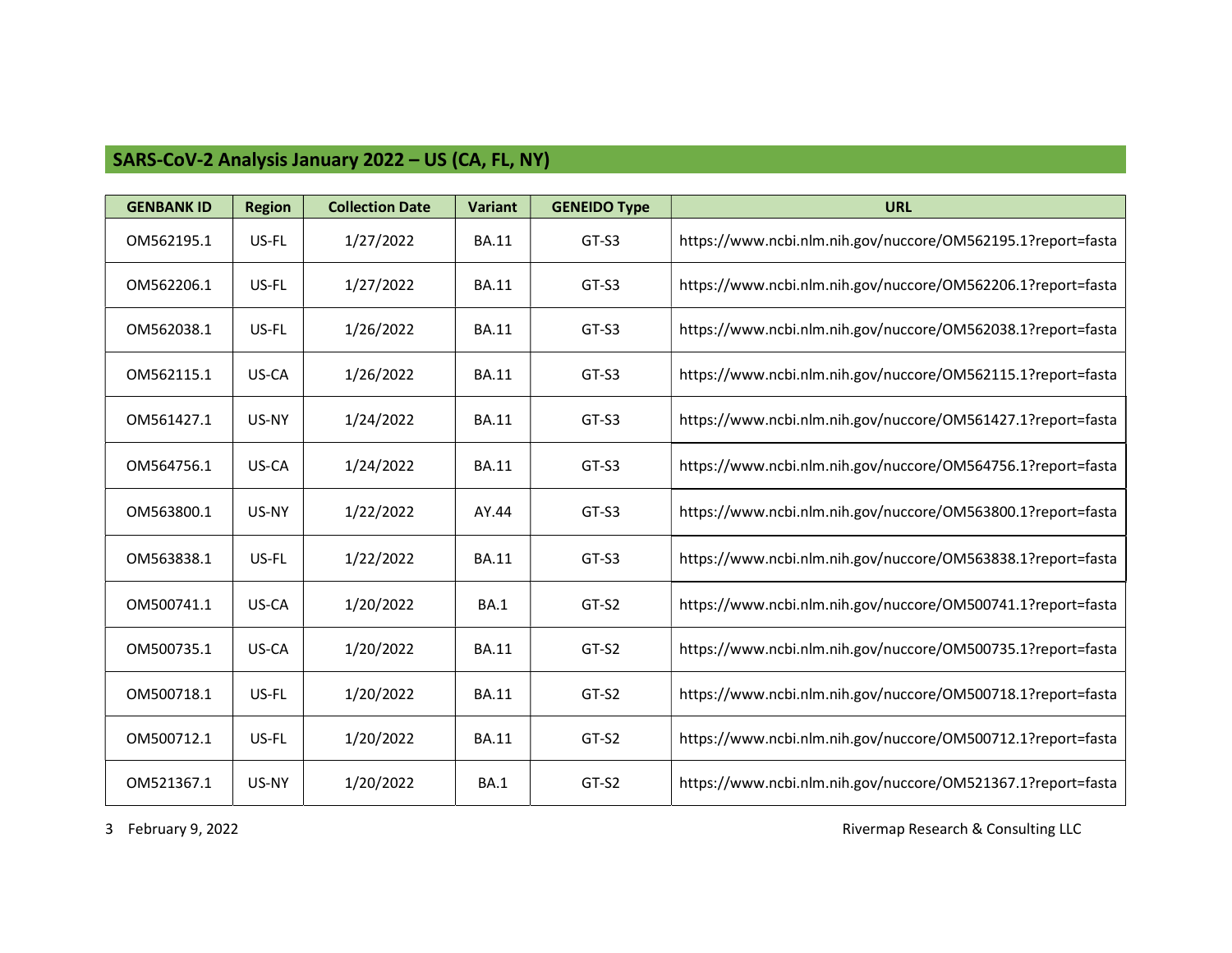| OM521365.1 | US-NY | 1/20/2022 | <b>BA.11</b> | $GT-S2$ | https://www.ncbi.nlm.nih.gov/nuccore/OM521365.1?report=fasta |
|------------|-------|-----------|--------------|---------|--------------------------------------------------------------|
| OM498593.1 | US-NY | 1/18/2022 | <b>BA.11</b> | GT-S2   | https://www.ncbi.nlm.nih.gov/nuccore/OM498593.1?report=fasta |
| OM498550.1 | US-CA | 1/18/2022 | <b>BA.11</b> | GT-S2   | https://www.ncbi.nlm.nih.gov/nuccore/OM498550.1?report=fasta |
| OM498548.1 | US-CA | 1/18/2022 | <b>BA.11</b> | $GT-S2$ | https://www.ncbi.nlm.nih.gov/nuccore/OM498548.1?report=fasta |
| OM498543.1 | US-FL | 1/18/2022 | <b>BA.11</b> | GT-S2   | https://www.ncbi.nlm.nih.gov/nuccore/OM498543.1?report=fasta |
| OM498540.1 | US-NY | 1/18/2022 | <b>BA.11</b> | GT-S2   | https://www.ncbi.nlm.nih.gov/nuccore/OM498540.1?report=fasta |
| OM450324.1 | US-FL | 1/14/2022 | <b>BA.11</b> | GT-S3   | https://www.ncbi.nlm.nih.gov/nuccore/OM450324.1?report=fasta |
| OM450374.1 | US-NY | 1/14/2022 | <b>BA.1</b>  | GT-S3   | https://www.ncbi.nlm.nih.gov/nuccore/OM450374.1?report=fasta |
| OM450401.1 | US-NY | 1/14/2022 | <b>BA.1</b>  | GT-S3   | https://www.ncbi.nlm.nih.gov/nuccore/OM450401.1?report=fasta |
| OM456081.1 | US-CA | 1/14/2022 | <b>BA.11</b> | GT-S2   | https://www.ncbi.nlm.nih.gov/nuccore/OM456081.1?report=fasta |
| OM456085.1 | US-CA | 1/14/2022 | <b>BA.11</b> | $GT-S2$ | https://www.ncbi.nlm.nih.gov/nuccore/OM456085.1?report=fasta |
| OM493038.1 | US-FL | 1/11/2022 | <b>BA.1</b>  | GT-S3   | https://www.ncbi.nlm.nih.gov/nuccore/OM493038.1?report=fasta |

Table 1a SARS-CoV-2 GENEIDO Analysis January 2022 - US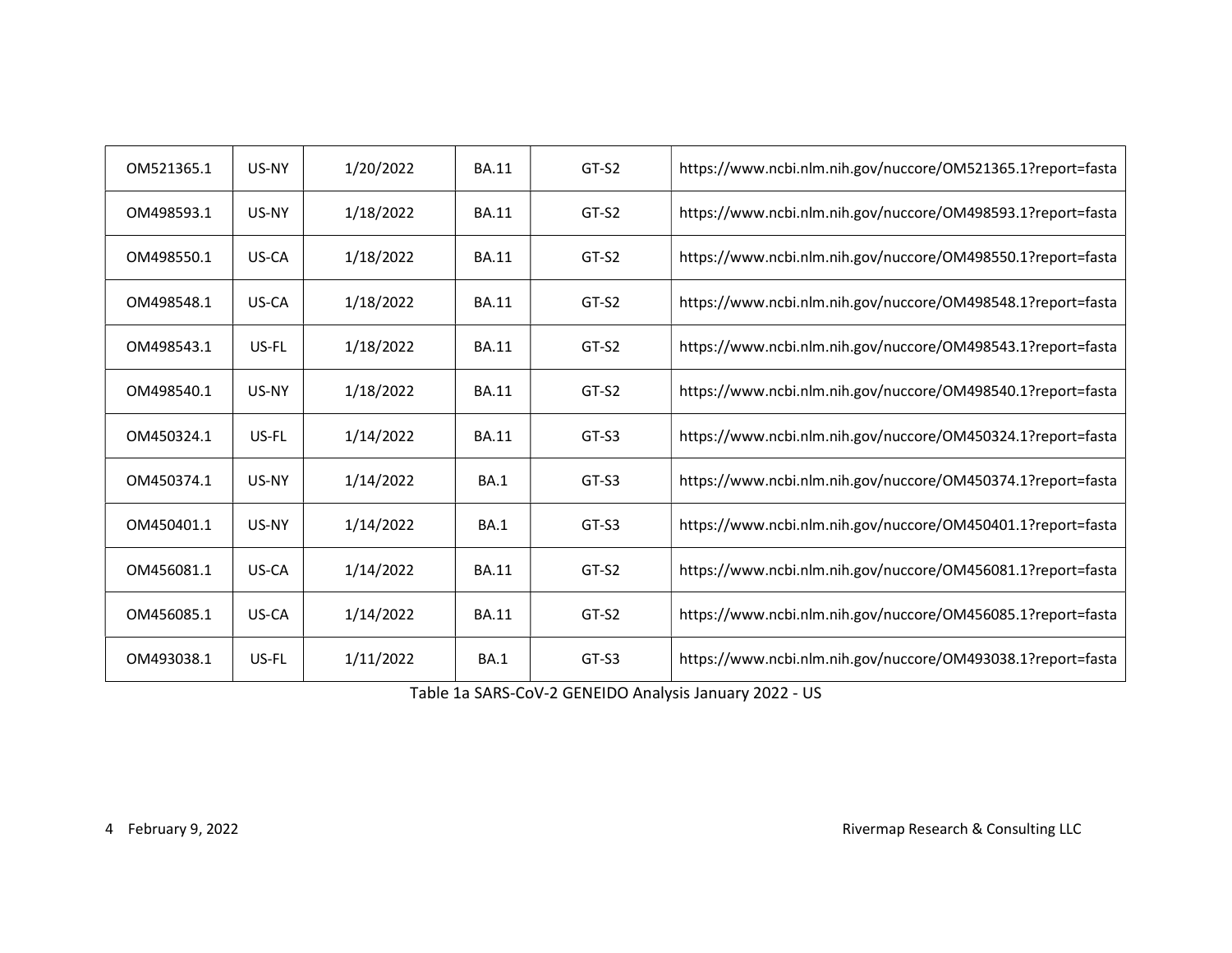## SARS-CoV-2 Analysis January 2022 - Japan

| <b>GENBANK ID</b> | <b>Region</b> | <b>Collection Date</b> | <b>Variant</b> | <b>GENEIDO</b><br><b>Type</b> | <b>URL</b>                                                   |
|-------------------|---------------|------------------------|----------------|-------------------------------|--------------------------------------------------------------|
| BS002361.1        | Japan         | 1/15/2022              | <b>BA.11</b>   | GT-S2                         | https://www.ncbi.nlm.nih.gov/nuccore/BS002361.1?report=fasta |
| BS002362.1        | Japan         | 1/15/2022              | <b>BA.11</b>   | GT-S1                         | https://www.ncbi.nlm.nih.gov/nuccore/BS002362.1?report=fasta |
| BS002363.1        | Japan         | 1/15/2022              | <b>BA.11</b>   | GT-S1                         | https://www.ncbi.nlm.nih.gov/nuccore/BS002363.1?report=fasta |
| BS002364.1        | Japan         | 1/15/2022              | <b>BA.11</b>   | GT-S2                         | https://www.ncbi.nlm.nih.gov/nuccore/BS002364.1?report=fasta |
| BS002365.1        | Japan         | 1/15/2022              | <b>BA.11</b>   | GT-S2                         | https://www.ncbi.nlm.nih.gov/nuccore/BS002365.1?report=fasta |
| BS002435.1        | Japan         | 1/14/2022              | <b>BA.11</b>   | GT-S3                         | https://www.ncbi.nlm.nih.gov/nuccore/BS002435.1?report=fasta |
| BS002436.1        | Japan         | 1/14/2022              | <b>BA.11</b>   | GT-S2                         | https://www.ncbi.nlm.nih.gov/nuccore/BS002436.1?report=fasta |
| BS002437.1        | Japan         | 1/14/2022              | <b>BA.11</b>   | GT-S2                         | https://www.ncbi.nlm.nih.gov/nuccore/BS002437.1?report=fasta |
| BS002438.1        | Japan         | 1/14/2022              | <b>BA.11</b>   | GT-S2                         | https://www.ncbi.nlm.nih.gov/nuccore/BS002438.1?report=fasta |
| BS002439.1        | Japan         | 1/14/2022              | <b>BA.11</b>   | GT-S2                         | https://www.ncbi.nlm.nih.gov/nuccore/BS002439.1?report=fasta |
| BS002408.1        | Japan         | 1/13/2022              | <b>BA.11</b>   | GT-S3                         | https://www.ncbi.nlm.nih.gov/nuccore/BS002408.1?report=fasta |
| BS002409.1        | Japan         | 1/13/2022              | <b>BA.11</b>   | GT-S3                         | https://www.ncbi.nlm.nih.gov/nuccore/BS002409.1?report=fasta |

5 February 9, 2022 2003 2002 2003 2009 2012 2013 2014 2015 2016 2017 2018 2019 2019 2019 2019 2019 2019 2019 201